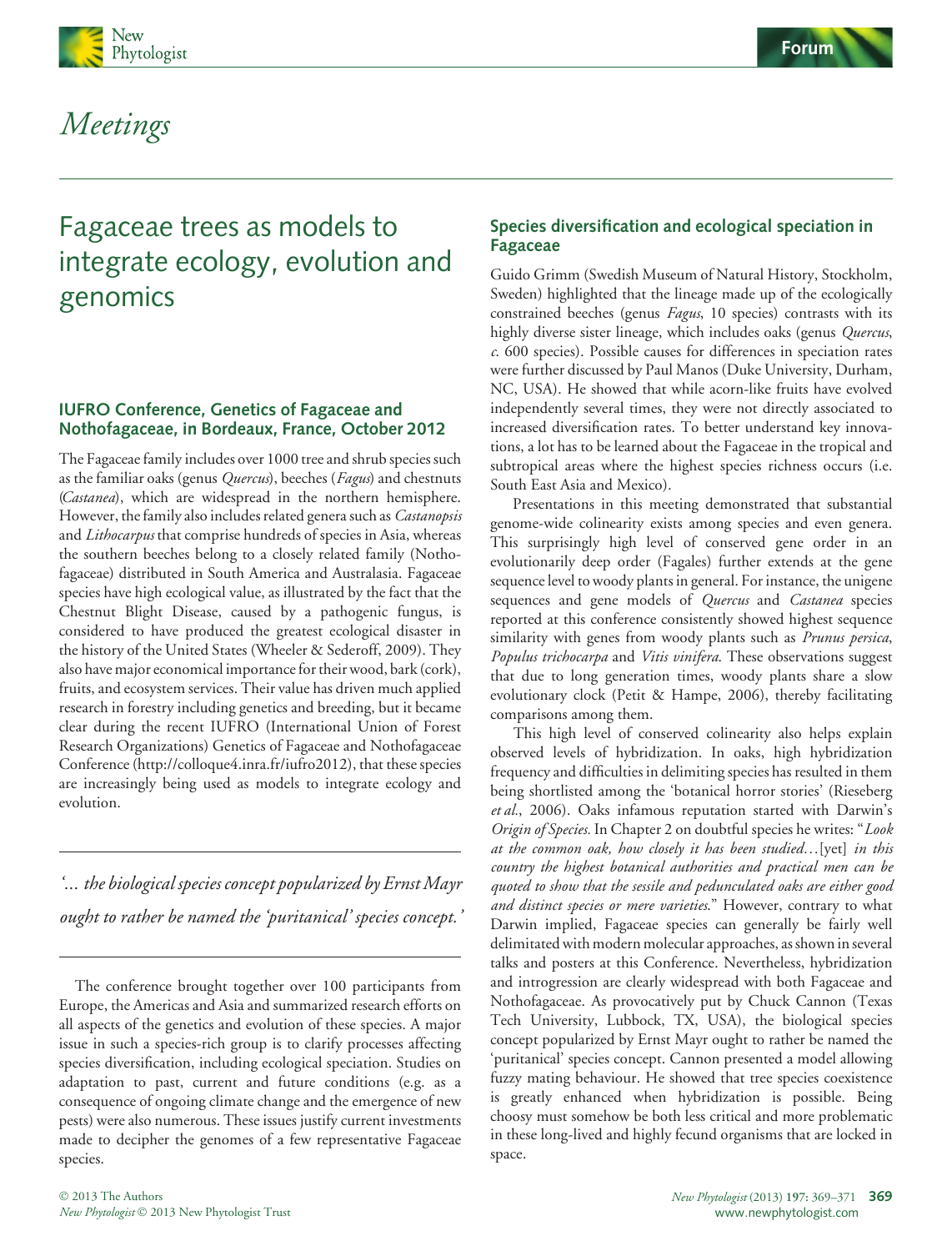Another route towards understanding speciation is to determine the genetic basis of interspecific incompatibility. For instance, Laure Villate and Catherine Bodénès (INRA, Bordeaux, France) showed, using a high density SNP-array and high density linkage maps, that segregation distortion can be mapped along the chromosomes and co-localized with loci that are interspecific differentiation outliers in several oak species, suggesting that some sexual barriers are evolutionarily conserved. Oliver Brendel's (INRA, Nancy, France) presentation instead focused on the mechanisms underlying species differences in water use efficiency in Quercus robur and Q. petraea with him reporting striking differences between them in the diurnal dynamics of stomata opening. This ecological difference is considered to help keep these broadly sympatric species apart. In the near future, it is envisaged that the genetic basis of the traits that have triggered ecological divergence and those involved in sexual incompatibility barriers will be elucidated, which should help understand the dynamics of ecological speciation.

#### Adaptation to biotic and abiotic environments

The role that diversification and local adaptation play in community assembly is a fundamental question at the interface of ecology and evolution, as explained by Jeannine Cavender-Bares (University of Minnesota, Saint Paul, MN, USA). Focusing on the adaptive radiation of the American oaks, she found both stasis and parallel adaptive evolution in the history of this group, with important consequences for biogeography and community assembly.

The rapidity of ongoing climate change and the pace with which new diseases emerge are raising questions with regard to the shortterm response of long-lived forest trees. Adaptation of oaks, beeches and chestnuts to these new conditions represent an important research front that was discussed in Bordeaux. Rapid adaptation is facilitated by long distance gene flow (Kremer et al., 2012), and several examples of the efficacy of pollen dispersal were reported at the conference. Victoria Sork (UCLA, Los Angeles, CA, USA) showed that in valley oak, adaptation to different environmental conditions within the species range in California must have constrained historical patterns of pollen gene flow, even at presumably neutral markers (Sork et al., 2010). In other words, there would be 'isolation by adaptation' (and not merely by distance) at the range wide scale in this species. This geographic genetic structure was illustrated with an association between climate variables and genome-wide structure of transcriptome data.

Using common garden experiments has a long tradition in forest genetics. Such tests detect geographic clines that are interpreted as resulting from adaptation to some environmental factor; for example many such clines have been described for bud burst, an important adaptive trait. Jean-Paul Soularue and Antoine Kremer (INRA, Bordeaux, France) described a model of assortative mating caused by phenological differences (Soularue & Kremer, 2012). Their model, which includes long distance pollen flow, shows that assortative mating can create geographic patterns of genetic differentiation for bud burst that are independent of direct selection on the timing of bud burst.

Using a different type of modelling approach, Sylvie Oddou-Muratorio (INRA, Avignon, France) reported that rapid evolution could take place along an altitudinal gradient in the European beech. The strongest response was found at the highest altitudinal level as a consequence of the much stronger mortality taking place there, a useful reminder that adaptation comes at a cost.

Many studies on the tolerance to pathogenic fungi or to herbivorous insects have focused on the American and European chestnuts. However, a major advance was made on pedunculate oak, as François Buscot (Helmholtz Centre for Environmental Research, Halle, Germany) reported that his group had established a unique experimental platform to study plant–microbe interactions in vitro (Herrmann & Buscot, 2008). Quercus robur has an endogenous rhythmic growth, expressed under optimal culture conditions. The project investigated how the species coordinates its physiological and molecular responses during interactions with beneficial and detrimental organisms considering the rhythmic shoot and root growth fluctuations. It was fascinating to realize that a tree that can live hundreds of years and weigh over 20 tons (Fig. 1) can be cloned and investigated on a Petri dish, just like the model plant Arabidopsis thaliana.

#### Fagaceae enter the genomics era …

In Fagaceae, although no complete assembled genome is available to date, a number of steps forward in genomic resource development have recently been achieved. These data are accessible via electronic and physical repositories and constitute a knowledge foundation to better understand the structure, function and evolution of the genome of these important species.

A first step was to establish an atlas of expressed genes with full length coding sequences from transcriptome sequences obtained from different tissues or developmental stages (Soler et al., 2007, 2008; Ueno et al., 2010; Barakat et al., 2012; Spieß et al., 2012; Torales et al., 2012). The next step is to sequence the genome of Fagaceae species (haploid genome size: 700–900 Mb) for research to continue to grow and flourish. This has turned into reality with the launch in the United States of the Chinese chestnut (presented



Fig. 1 Mixed beech and sessile oak forest in the National Forest of Sillégny, Moselle, France. Photograph courtesy of Alexis Ducousso.